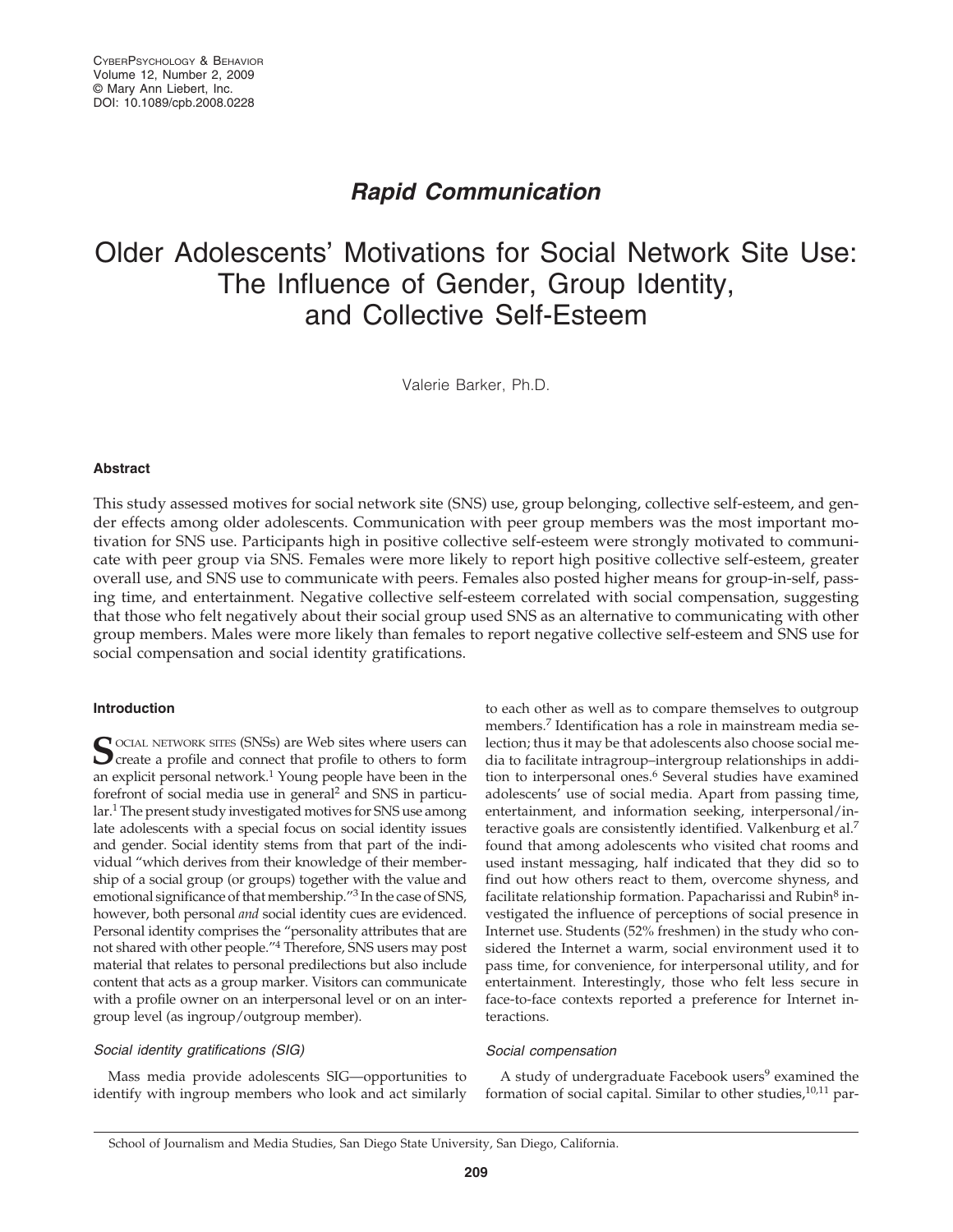ticipants mainly used Facebook to keep in touch with close friends. However, Facebook use was related to psychological well-being, and findings suggested that it may be of particular benefit to users experiencing low self-esteem. This could also relate to collective self-esteem, which denotes the aspect of identity that has to do with the value placed on group membership.<sup>12</sup> Individuals who experience low or negative collective self-esteem—perceiving their social group to be an undesirable/unpopular one—may wish to distance themselves from it, particularly if they believe that others evaluate the group negatively. Perhaps they feel the need to move on, and in such situations these persons may try to develop more rewarding group relationships online a form of social compensation.

# *Gender differences in SNS use*

SNS studies to date have not uncovered gender differences in usage. However, there are reasons to assume differences both in terms of the importance of group belonging<sup>13</sup> and in forms of SNS usage. Research suggests that although teenage girls and boys now appear to make equal use of the Internet, type of use differs. $14,15$  Boys focus on features and entertainment; girls seem more interested the relational aspects of social media. Rainie<sup>16</sup> reported that girls are more likely than boys to talk with friends on the Internet about romantic relationships, secret things, and deep feelings, and recent Pew research<sup>1</sup> found that while girls use SNS to maintain contact with their friends, boys were more likely to use their sites to make new friends.

Therefore, in the present study, hypothesis 1 posited that among participants reporting high group identification and positive collective self-esteem, the most important motivation for SNS use would be to maintain contact with their closest peer group. Studies show that individuals who do not feel secure in face-to-face interactions may turn to social media for communication purposes.8,17 Also, Social Identity Theory (SIT) suggests that people who do not identify with their ingroup and experience negative collective self-esteem will likely distance themselves from their group.3 Thus, hypothesis 2 predicted that for those exhibiting negative collective self-esteem, an important motive for SNS use would be to seek a form of virtual companionship or social compensation. Hypothesis 3 proposed that participants with high group identification and collective self-esteem would be more likely to seek SIG. Research indicates that females are more likely than males to use social media for relational maintenance; by contrast, males are more interested in information seeking (and forms of entertainment such as Internet gaming). Therefore, hypotheses 4 and 5 posited that females would be more motivated to use SNS to communicate with close peer group members (H4), while males would be more motivated to use SNS for learning purposes (H5). Finally, two research questions asked: (1) What other gender differences exist for motivations for SNS use? (2) Are there interactions among gender, group identification/collective self-esteem, and SNS use?

### **Materials and Methods**

#### *Participants*

Eight hundred three freshman students attending a mandatory communication class in spring 2008 participated; however, 69 respondents were dropped from the analysis for a total of 734 (they did not complete the questionnaire, identify their gender or age, or were 20 years old and over) (response rate  $= 37\%$ ). Of the participants, 68% were 18 years old (*SD* - 0.47), 59% female, 57% Anglo, 13% Latino, 7% Pacific Islander, 9% Asian, 3% African American. The remainder were mixed race, European, and Middle Eastern students. Fifty-four percent used Facebook, 44% used MySpace, and the rest used Friendster or other SNS. Graduate teaching assistants recruited participants via an e-mail containing a summary of the study's goals as well as Institutional Review Board informed consent information and the Survey Monkey URL for the questionnaire.

# *Measures*

Motives for use. Participants' scores were the overall means of items comprising the scales, all items were closedended on a 7-point range (1, *very strongly disagree*; 7, *very strongly agree*). A combination of interpersonal, media, and computer-mediated communication motives were tapped (e.g., participants were asked how much they agree that they go to their SNS to pass away time, because they can learn about things outside school, or because it is convenient). Four items assessed motives for use related to communication with peer group (e.g., to swap news with close friends, to communicate with close friends).

Motives for SIG. Seven amended items from the age identity gratifications scale<sup>5</sup> measured participants' motivations for SNS use for SIG. (e.g., how much they agree that they go to their SNS to interact with people like them or identify with people like them.)

Group identification and collective self-esteem. The inclusion-of-self-in-group measure<sup>18</sup> assessed group identification. Prior research indicates that it is a reliable measure and highly correlated with other group identification. Twelve amended items from the collective self-esteem scale<sup>12</sup> were also employed. Agreement with six of these indicates high collective self-esteem (e.g., "In general, I'm glad to be a member of my group"—positive collective selfesteem). Six items indicate low collective self-esteem (e.g., "I often regret that I belong to my group"—negative collective self-esteem).

Frequency of use. Participants estimated the number of visits they make to their sites (and to their friends' sites) on an average weekday as well as on an average weekend. Next, they provided estimates of the length of time spent on their SNS on an average weekday and on an average weekend. The responses to these frequency/duration questions were summed to form a global measure of SNS usage level.

### *Statistical analysis*

To avoid a type 1 error in interpretation, a 99% decision rule ( $p < 0.01$ ) was adopted. To assess the validity and reliability of the scales, factor analyses were performed for motives for use and collective self-esteem (using maximum likelihood, promax rotation, factors with eigenvalues greater than 1). (Space precluded inclusion of the factor analysis tables. Interested readers should obtain these from the author).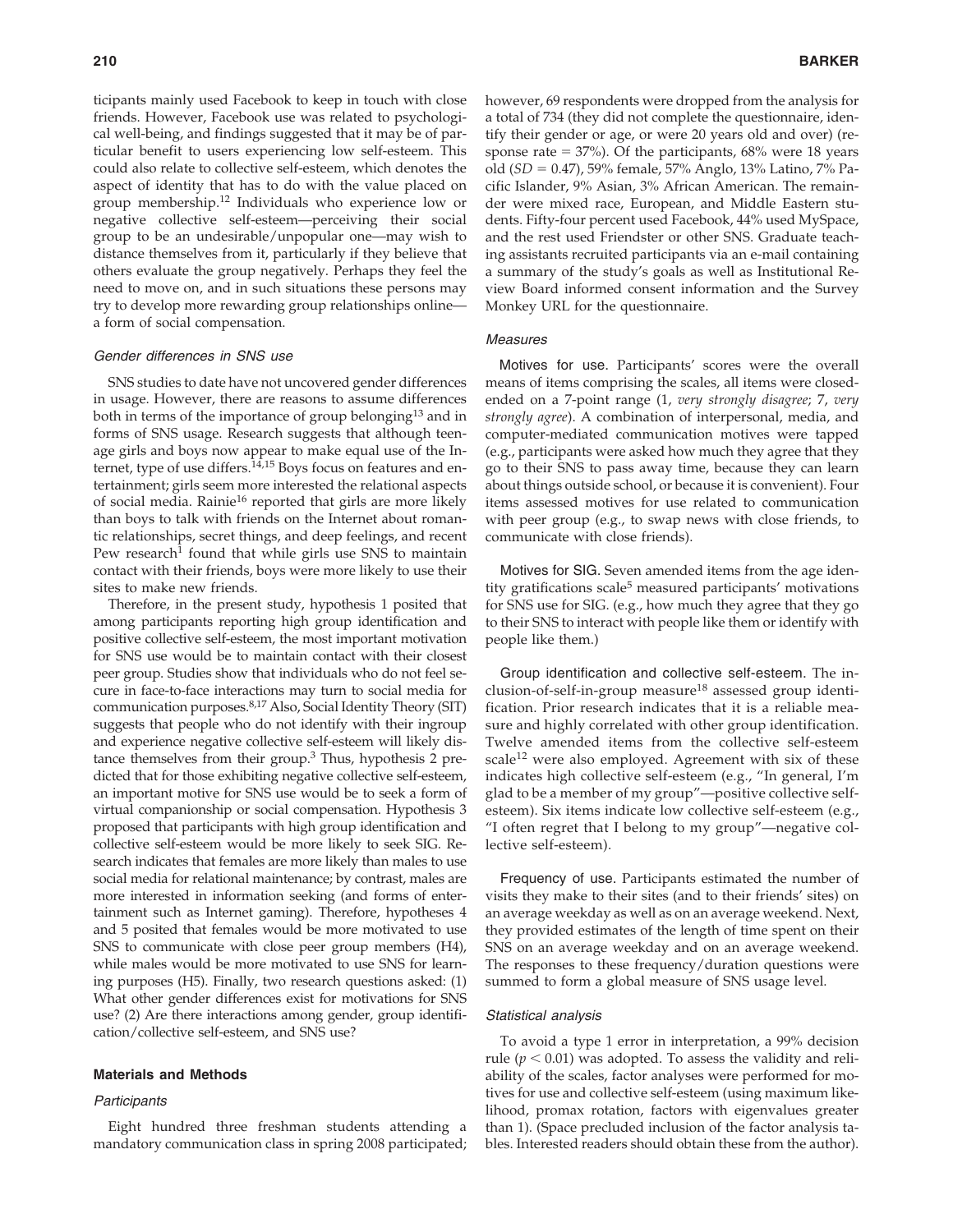Each resulting scale was tested for internal consistency using Cronbach alpha. See Table 1.

The factor analysis of motives for SNS use revealed six factors explaining 59.43% of the variance with factor 1 (SIG) explaining 36.5% of the variance. The next five factors were passing time, social compensation, communication with peer group, entertainment, and social learning. The factor analysis of the collective self-esteem measures unexpectedly revealed three factors explaining 60.2% of the variance. The first factor (six items) represented positive collective self-esteem and explained 41.6% of the variance. The second factor (four items) was made up of negative collective self-esteem items. These 10 items together posted a low reliability  $(\alpha = 0.56)$  not improved by removal of individual items. Therefore, two collective self-esteem scales were computed: positive collective self-esteem ( $\alpha = 0.91$ ) and negative collective self-esteem ( $\alpha = 0.84$ ). The two scales correlated with each other  $(r = -0.50)$  and with the inclusion-of-group-inself measure  $(r = 0.33; r = -.28$  respectively). The third factor contained only two items: "My group has very little to do with how I feel about myself" and "My group is unimportant to my sense of what kind of person I am." These items were fairly highly correlated  $(r = 0.41)$  and were analyzed separately. "My group is unimportant to my sense of what kind of person I am" correlated with gender (male,  $r = -0.11$ ); negative collective self-esteem ( $r = 0.44$ ), inclu $sion-of-group-in-self$  ( $r = -0.27$ ), communication with peer

TABLE 1. DESCRIPTIVE STATISTICS FOR SCALES

| Scale                           | Mean (SD)   | Cronbach's $\alpha$ |
|---------------------------------|-------------|---------------------|
| Peer group contact              |             | 0.85                |
| Overall                         | 5.52(1.20)  |                     |
| Male                            | 5.25(1.28)  |                     |
| Female                          | 5.71(1.11)  |                     |
| Pass time                       |             | 0.87                |
| Overall                         | 4.86(1.18)  |                     |
| Male                            | 4.61(1.17)  |                     |
| Female                          | 5.03(1.20)  |                     |
| Entertainment                   |             | 0.85                |
| Overall                         | 4.53(1.19)  |                     |
| Male                            | 4.30(1.21)  |                     |
| Female                          | 4.69(1.14)  |                     |
| SIG                             |             | 0.93                |
| Overall                         | 3.51 (1.37) |                     |
| Male                            | 3.69 (1.37) |                     |
| Female                          | 3.38 (1.35) |                     |
| Social compensation             |             | 0.82                |
| Overall                         | 3.24(1.29)  |                     |
| Male                            | 3.39(1.28)  |                     |
| Female                          | 3.14 (1.30) |                     |
| Learning                        |             | 0.90                |
| Overall                         | 3.16 (1.35) |                     |
| Male                            | 3.32(1.33)  |                     |
| Female                          | 3.04(1.34)  |                     |
| Positive collective self-esteem |             | 0.91                |
| Overall                         | 5.28 (1.18) |                     |
| Male                            | 5.09 (1.24) |                     |
| Female                          | 5.41 (1.12) |                     |
| Negative collective self-esteem |             | 0.84                |
| Overall                         | 2.38(1.12)  |                     |
| Male                            | 2.59(1.09)  |                     |
| Female                          | 2.23(1.13)  |                     |

group  $(r = -0.10)$ , and entertainment  $(r = -0.11)$ . "My group has very little to do with how I feel about myself" correlated with gender (male,  $r = -0.10$ ), negative collective self-esteem  $(r = 0.27)$ , and inclusion-of-group-in-self  $(r =$  $-0.16$ ).] To test hypotheses 1, 2, and 3, Pearson product moment correlations were computed. To test hypotheses 4 and 5 and to answer research question 1 (other gender differences), univariate ANOVAs were computed. MANOVA was used to answer research question 2 (interactions—gender, group identification/collective self-esteem, and motivations for use). Dummy variables were constructed for the collective self-esteem scales by making the split at the median.

# **Results**

# *H1: Group identification/collective self-esteem and communication with peer group.*

This hypothesis was supported. Positive collective self-esteem strongly correlated with communication with peer group via SNS. The inclusion-of-group-in-self measure was also positively correlated with peer group communication. Adding further support, the negative collective esteem scale was negatively correlated with communication with peer group. The more negative participants reported feeling about their peer group, the less likely they were to communicate with them via SNS. See Table 2.

# *Group identification/collective self-esteem and social compensation*

This hypothesis received support. Positive collective selfesteem and inclusion-of-group-in-self were unrelated to social compensation. However, negative collective self-esteem was moderately related to social compensation—those who feel negatively about their social group may use SNS as an alternative to communicating with other group members. Post hoc analysis revealed that for males, both positive *and* negative self-esteem were related to social compensation  $(r =$ 0.16;  $r = 0.37$ ,  $p < 0.01$  respectively), indicating that males sought social compensation regardless of collective self-esteem (although more likely if high in negative self-esteem). Only females high in negative collective self-esteem sought social compensation ( $r = 0.36$ ,  $p < 0.01$ ).

### *H3: Group identification/collective self-esteem and SIG*

This hypothesis was not supported. Despite a weak correlation between positive collective self-esteem and SIG, inclusion-of-group-in-self and SIG were unrelated. Contrarily, the relationship between *negative* collective self-esteem and SIG was both significant and stronger than the one hypothesized, indicating that those who felt negatively about their group were more likely to seek SIG via SNS. Again, analysis revealed that for males, both positive and negative selfesteem were related to SIG ( $r = 0.23$ ;  $r = 0.27$   $p < 0.01$  respectively)—males sought SIG regardless of collective self-esteem. Only females high in negative collective self-esteem were likely to seek SIG ( $r = 0.15$ ,  $p < 0.01$ ).

# *H4: Females and communication with peer group members*

This hypothesis was supported. Communicating with peer group members posted the highest overall mean as a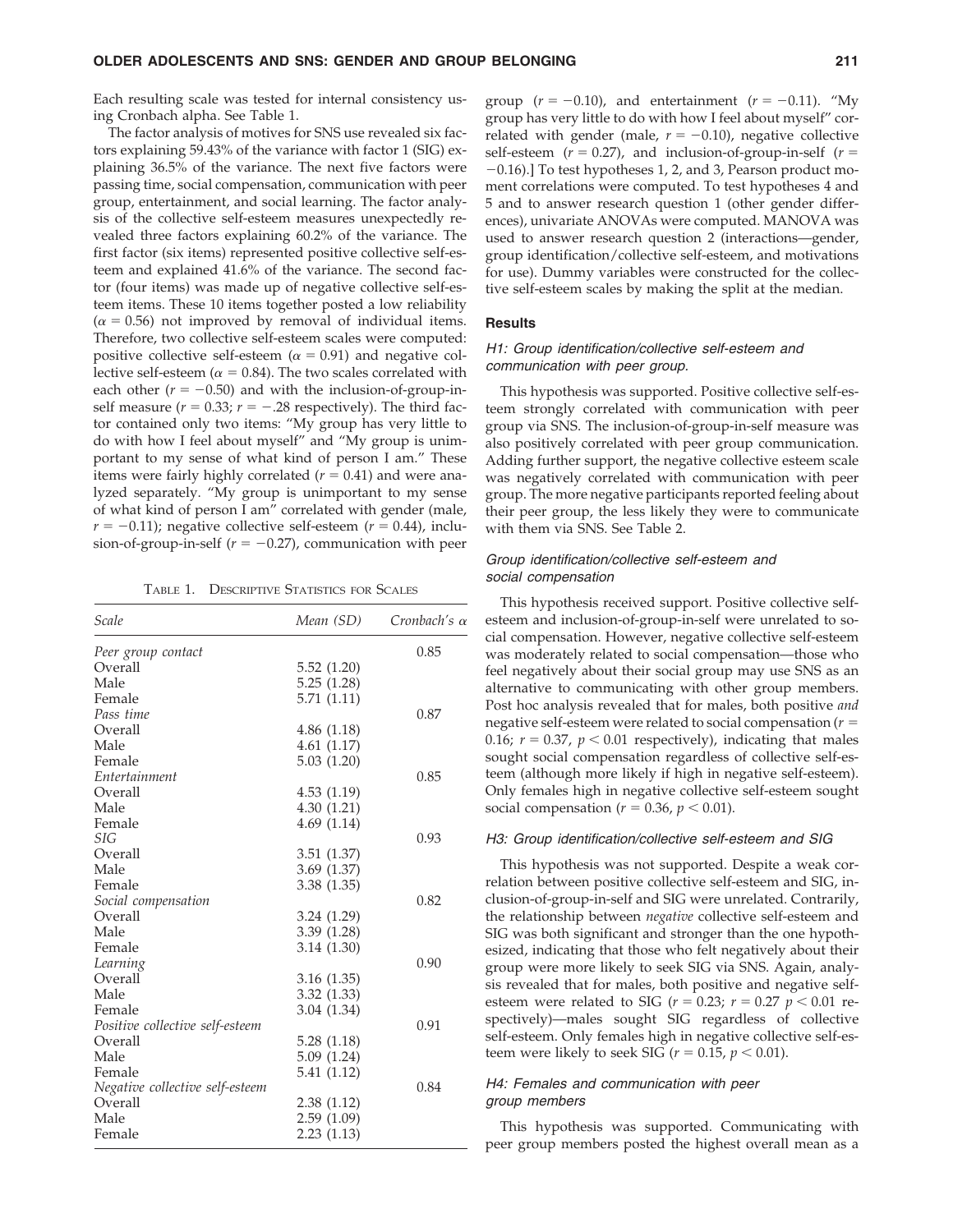|                                       | Positive<br>collective | Negative<br>collective<br>self-esteem self-esteem | Group<br>ID | Social<br>compensation | Pass<br>time | SIG<br>communication Entertainment |          | Learn     | Peer            | SNS<br>use |
|---------------------------------------|------------------------|---------------------------------------------------|-------------|------------------------|--------------|------------------------------------|----------|-----------|-----------------|------------|
| Negative<br>collective<br>self-esteem | $-0.50**$              |                                                   |             |                        |              |                                    |          |           |                 |            |
| Group ID                              | $0.33**$               | $-0.29**$                                         |             |                        |              |                                    |          |           |                 |            |
| Social<br>compensation                | 0.04                   | $0.37**$                                          | 0.04        |                        |              |                                    |          |           |                 |            |
| Pass time                             | $0.44**$               | $-0.09*$                                          | $0.18**$    | $0.45**$               |              |                                    |          |           |                 |            |
| SIG                                   | $0.11**$               | $0.21**$                                          | 0.04        | $0.60**$               | $0.37**$     |                                    |          |           |                 |            |
| Entertainment                         | $0.42**$               | $-0.08*$                                          | $0.23**$    | $0.44**$               | $0.64**$     | $0.45**$                           |          |           |                 |            |
| Learn                                 | $0.07*$                | $0.29**$                                          | 0.10        | $0.66**$               | $0.34**$     | $0.82**$                           | $0.41**$ |           |                 |            |
| Peer<br>communication                 | $0.56**$               | $-0.28**$                                         | $0.34**$    | $0.27**$               | $0.55**$     | $0.23**$                           | $0.53**$ | $0.18**$  |                 |            |
| SNS use                               | $0.10*$                | 0.07                                              | $0.15**$    | $0.22**$               | $0.36**$     | $0.18**$                           | $0.29**$ | $0.17**$  | $0.20**$        |            |
| Gender                                | $0.14**$               | $-0.16**$                                         | $0.11**$    | $-0.10**$              | $0.18**$     | $-0.11**$                          | $0.17**$ | $-0.10**$ | $0.19**$ 0.14** |            |

TABLE 2. CORRELATIONS BETWEEN MOTIVATIONS FOR SOCIAL NETWORKING SITE USE, COLLECTIVE SELF-ESTEEM, AND GROUP IDENTITY

 $*_{p}$  < 0.05; \*\**p* < 0.01.

motivation for use of SNS (see Table 1); however, there was a significant difference between females  $(M = 5.71, SD =$ 1.11) and males ( $M = 5.25$ ,  $SD = 1.28$ ),  $F(1, 732) = 26.56$ ,  $p <$ 0.01,  $\eta^2 = 0.034$ .

#### *H5: Males and learning*

This hypothesis was also supported. Learning was not a common motivation for use of SNS (see Table 1); however, there was a small but significant difference between males  $(M = 3.32, SD = 1.33)$  and females  $(M = 3.04, SD = 1.35)$ ,  $F(1, 732) = 7.50, p < 0.01, \eta^2 = 0.010.$ 

#### *RQ1: Other gender effects*

Univariate ANOVAs revealed gender differences for the following: Females posted higher means for positive collective self-esteem,  $F(1, 725) = 14.07$ ,  $p < 0.01$ ,  $\eta^2 = 0.019$ ; group-in-self,  $F(1, 725) = 9.91$ ,  $p < 0.01$ ,  $\eta^2 = 0.013$ ; passing time,  $F(1, 725) = 25.10$ ,  $p < 0.01$ ,  $\eta^2 = 0.033$ ; entertainment,  $F(1, 725) = 20.48$ ,  $p < 0.01$ ,  $\eta^2 = 0.027$ ; and frequency of SNS use,  $F(1, 725) = 13.97$ ,  $p < 0.01$ ,  $\eta^2 = 0.019$ . Males posted a higher mean for negative collective self-esteem, *F*(1, 725) -  $23.48, p < 0.01, \eta^2 = 0.026.$ 

# *RQ2: Interactions: gender, group-in-self, collective self-esteem, and SNS motives*

To assess interactions between gender and collective selfesteem, a  $2 \times 2 \times 2$  (gender by high vs. low positive collective self-esteem by high vs. low negative collective self-esteem) MANOVA was conducted for social compensation, SIG, communication with peer group, and learning. The multivariate test indicated significant effects for gender,  $\Lambda =$ 0.89,  $F(7, 715) = 12.11$ ,  $p < 0.001$ ,  $\eta^2 = 0.11$ ; positive collective self-esteem with gender,  $\Lambda = 0.81$ , F(7, 715) = 11.07,  $p <$ 0.001,  $\eta^2 = 0.10$ ; and negative collective self-esteem with gender,  $\Lambda = 0.88$ ,  $F(7, 715) = 7.02$ ,  $p < 0.001$ ,  $\eta^2 = 0.06$ . Among those with high positive collective self-esteem, females were more likely to use SNS to communicate with peers, pass time, and entertain while males were more likely to use SNS to seek social compensation, SIG, and learning. Among those with high negative collective self-esteem, females compared to males reported using SNS to pass time and entertain; the means were *lower* than those for who reported high positive collective self-esteem. Males were more likely to report SNS use for social compensation, SIG, and learning; the means were *higher* for these variables than for those reporting high positive collective esteem.

#### **Discussion**

The results indicate that most of the participants who reported high collective self-esteem also reported SNS use to communicate with peer group members. Females were more interested in this type of communication as well as in the more habitual SNS motivations for use such as entertainment and passing time. Positive collective self-esteem was also strongly related to entertainment and passing time. Those who reported negative collective self-esteem reported more instrumental interest in SNS use for social compensation, learning, and SIG. Males were more likely to report SNS use for these reasons. To some extent, the findings mirror prior research showing that females are more likely to use social media for relational purposes and are more connected to their friends than are males.<sup>15</sup> Similar to Papacharissi and Rubin<sup>8</sup> and Ellison et al.'s<sup>9</sup> findings that those who felt less secure in face-to-face interaction were more likely to turn to the Internet for interactional purposes, those who reported a disconnect from their peer group were more likely to seek social compensation and SIG via SNS. Older adolescents who feel isolated and exhibit negative collective self-esteem seem to turn to their SNS for companionship. They may desire to identify with others by using their SNS because they do not have positive relationships with ingroup members in their everyday lives. These findings are consistent with SIT, which suggests that individuals who feel a sense of negative social identity and collective self-esteem are more likely to distance themselves from their existing ingroup and seek identifica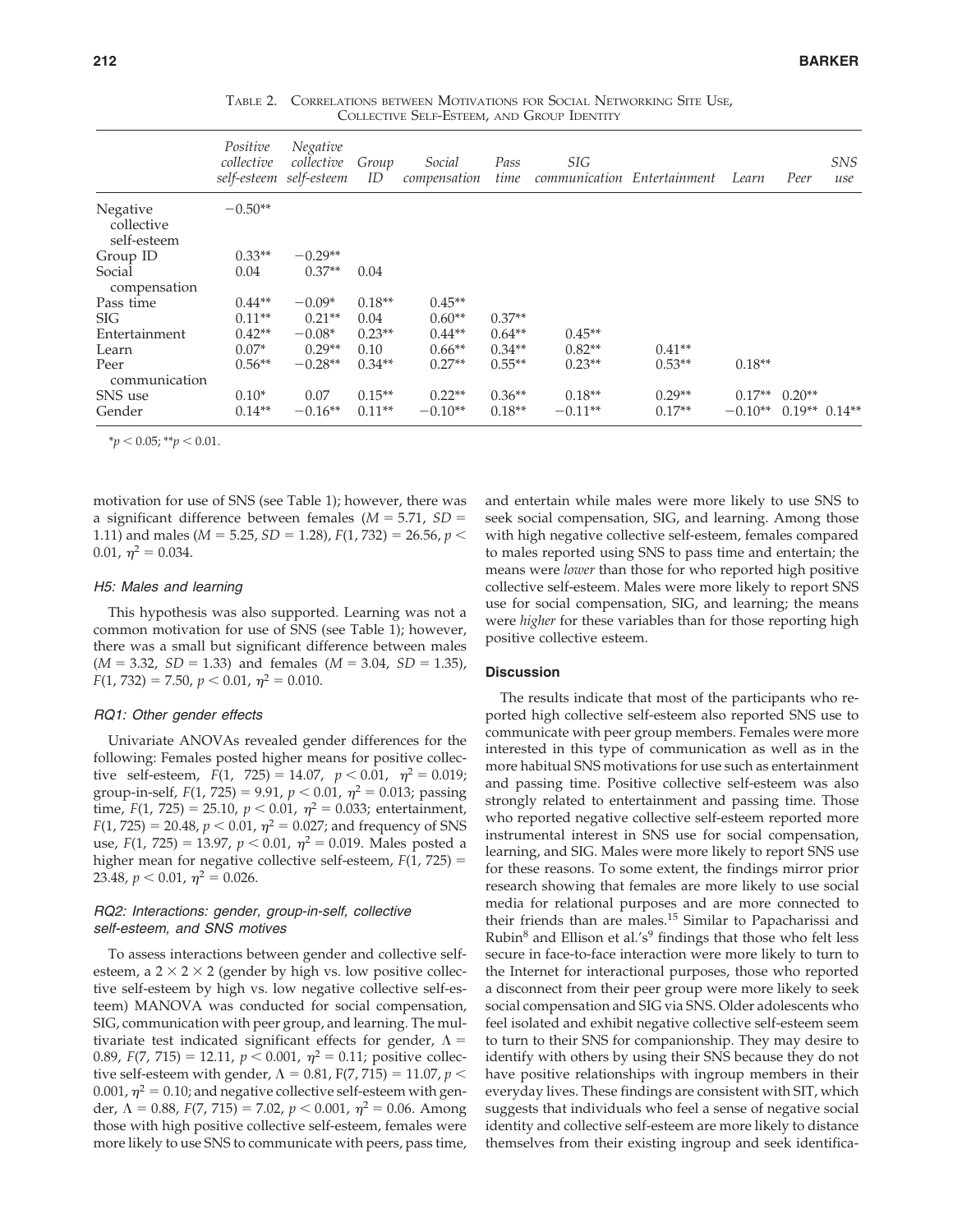tion with other more favorably regarded ones. Perhaps the most interesting finding is that males were more likely to seek social compensation and social identification as well as to learn about the "social" world via SNS. The transition from high school to college can be a difficult one for which some older adolescent males may be less equipped due to a lack of peer group belonging or support. This may predispose them to seek the support they need through SNS. That said, males at this point in their lives may be looking to "move on," and so these findings may not be signs of dysfunction but perhaps of maturing.

### **Disclosure Statement**

The author has no conflict of interest.

#### **References**

- 1. Pew Research. (2007) Social networking websites and teens. www.pewinternet.org/pdfs/PIP\_SNS\_Data\_Memo\_Jan\_20 07.pdf (accessed Jan. 8, 2009).
- 2. Pew Research. (2005) Teen content creators and consumers. www.pewinternet.org/pdfs/PIP\_Teens\_Content\_Creation. pdf (accessed Jan. 8, 2009).
- 3. Tajfel H, ed. (1978) *Differentiation between social groups*. London: Academic Press.
- 4. Hogg MA, Abrams D, Otten S, et al. The social identity perspective: intergroup relations, self-conception, and small groups. Small Group Research 2004; 35:246–76.
- 5. Harwood J. Viewing age: lifespan identity and television viewing choices. Journal of Broadcasting & Electronic Media 1997; 41:203–13.
- 6. McKay S, Thurlow C, Toomey-Zimmerman H. (2005) Wired whizzes or techno-slaves? Young people and their emergent communication technologies. In Williams A, Thurlow C, eds. *Talking adolescence: perspectives on communication in the teenage years*. New York: Peter Lang, pp.185–206.
- 7. Valkenburg PM, Schouten AP, Peter J. Adolescents' identity experiments on the Internet. New Media & Society 2005; 7:383–402.
- 8. Papacharissi Z, Rubin AM. Predictors of Internet use. Journal of Broadcasting & Electronic Media 2000; 44:175–96.
- 9. Ellison NB, Steinfield C, Lampe C. The benefits of Facebook "friends": social capital and college students' use of online social network sites. Journal of Computer Mediated Communication 2007; 12. http://jcmc.Indiana.edu/vol12/issue4/ ellison.html (accessed Jan. 8, 2009).
- 10. Valkenburg PM, Peter J. Preadolescents' and adolescents' online communication and their closeness to friends. Developmental Psychology 2007; 43:267–77.
- 11. Stern LA, Taylor K. Social networking on Facebook. North Dakota Journal of Speech & Theater 2007; 20:9–20.
- 12. Luhtanen R, Crocker J. A collective self-esteem scale: selfevaluation of one's social identity. Personality & Psychology Bulletin 1992; 18:302–18.
- 13. Newmann BM, Lohman BJ, Newman PR. Peer group membership and a sense of belonging: their relationship to adolescent behavior problems. Adolescence 2007; 42:241–63.
- 14. Gross EF, Juvonen J, Gable SL. Internet use and well-being in adolescence. Journal of Social Issues 2002: 58:75–90.
- 15. Jonier R, Gavin J, Duffield J, et al. Gender, Internet identification, and Internet anxiety: correlates of Internet use. CyberPsychology & Behavior 2005; 8:371–76.
- 16. Rainie L. (2003) Teenage life online: the rise of the networked generation. Paper presented at the Youth.Net Conference. Singapore.
- 17. Valkenburg PM, Peter J. Internet communication and its relationship to wellbeing: identifying some underlying mechanisms. Media Psychology 2007; 9:43–58.
- 18. Tropp LA, Wright SC. Ingroup identification as the inclusion of ingroup in the self. Personality & Social Psychology Bulletin 2001; 27:585–600.

Address reprint requests to: *Dr. Valerie Barker School of Journalism and Media Studies College of Professional Studies and Fine Arts San Diego State University 5500 Campanile Dr. San Diego, CA 92182-4561*

*E-mail:* valeriebarker@valeriebarker.net